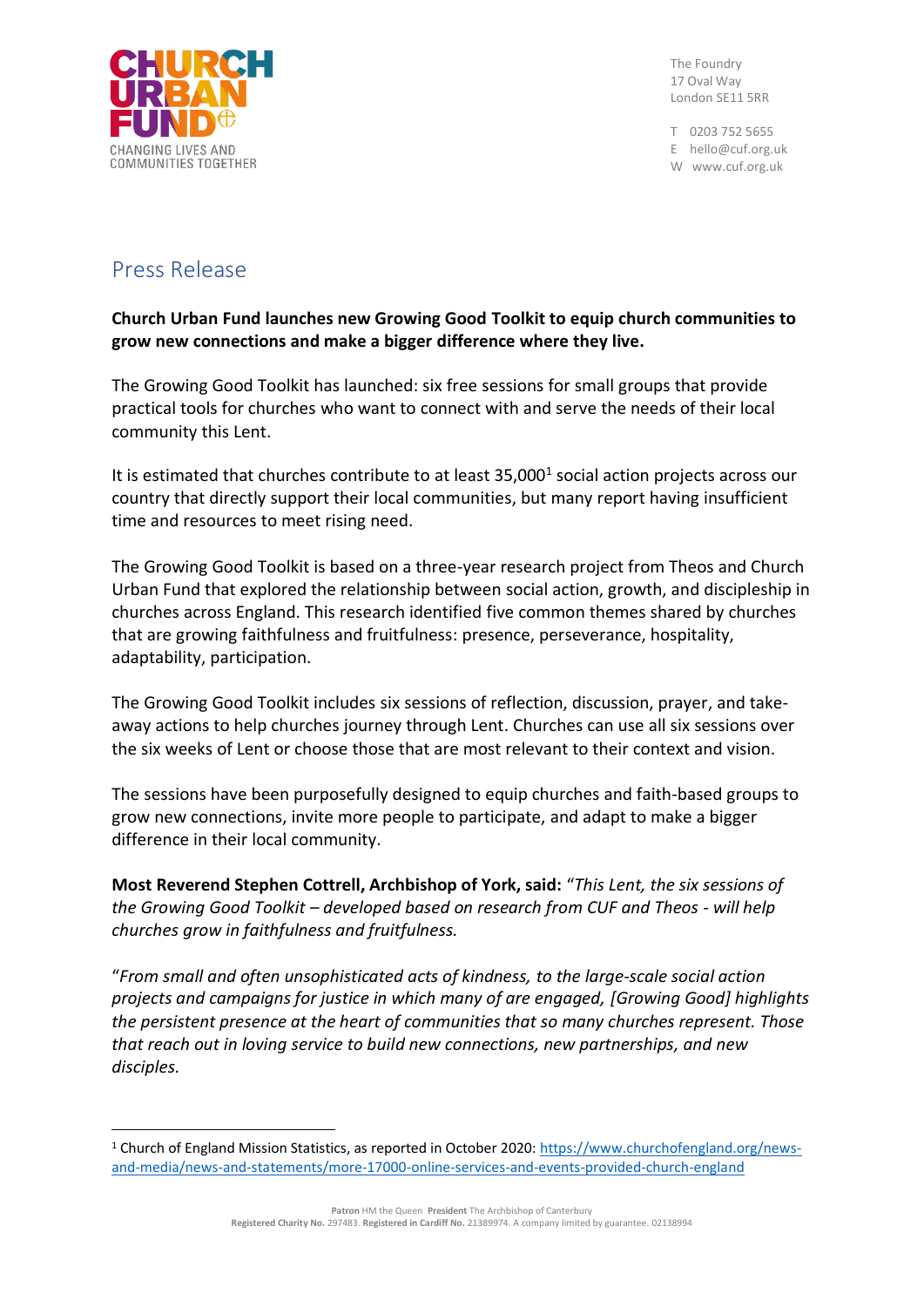

The Foundry 17 Oval Way London SE11 5RR

T 0203 752 5655 E hello@cuf.org.uk W www.cuf.org.uk

"*Growing Good is also an effective toolkit for those churches seeking to be inspired and equipped to take action: churches who are aware of the multiple needs, yet also the wealth of gifts and skills, in their community; churches who are seeking practical ideas that can help turn their hunger for justice into concrete action, or churches looking to adapt creatively to the challenges and changes in their neighbourhood."*

**Rachel Whittington, CUF's Executive Director, said**: "*We have been thrilled to hear how the Growing Good Toolkit is helping churches respond to the needs in their community, exacerbated by the pandemic. The sessions provide space to reflect on and celebrate the important work churches are already doing. But they also challenge people to see their community with fresh eyes. This is timely and relevant as we all consider how to move forward from the pandemic. How can we grow and deepen our connections with each other? How can we adapt to changing circumstances? The pandemic has challenged all kinds of assumptions – including who does the helping and who needs help. Growing Good provides a framework and the tools that churches need to reflect on the changing landscape and plan ahead.*

*For over 30 years, Church Urban Fund has encouraged and equipped local churches to demonstrate the love of God through social action. It is our hope that this Lent, Growing Good will refresh our commitment to loving God through loving our neighbour."*

Churches can sign up to access Growing Good online at [www.growing-good.org.uk](http://www.growing-good.org.uk/)

Ends.



Image 1: Growing Good helps churches reflect on hospitality and welcome